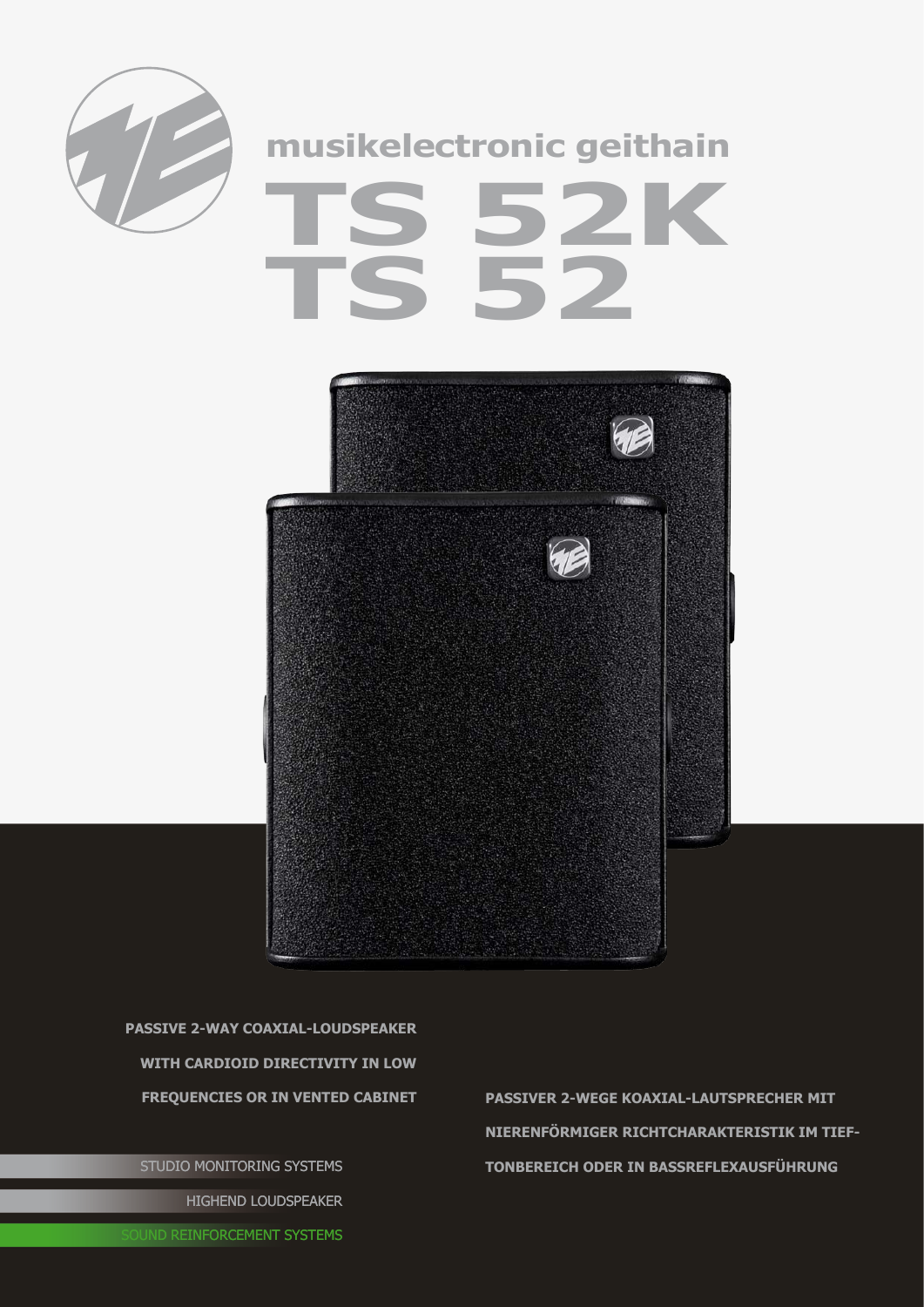**The coaxial two-way sound reinforcement**<br>
systems TS52 and TS52K feature a compact cabinet, neutral sound colour, strong vertical focusing and high dynamics. These passive systems are engineered for high class speech and music reproduction in small and middle sized auditoria. In addition they remain optically discrete because of their small dimensions. The abandonment of horn speakers results in a neutrality you only know from first class studio monitors.

The components include one 6.5-inch cone woofer and four 1-inch dome tweeters. Both are effectively secured from destruction by an internal protective circuit. The coaxial arrangement ensures a homogeneous coverage and this also reduces the size of these powerful sound reinforcement systems. The TS52K employs our reliable cardioid technology. Because of the strong vertical focusing, distractions by ceiling and floor reflections are effectively reduced. Thanks to both of these technical features the operation of these speaker systems in acoustically difficult environments is simplified.

A variety of available mountings provide easy assembly for almost every application. Special adapters enable a vertical column of up to four TS52 or TS52K to flexibly adjust the acoustic reach to the actual case of application.

**D**ie koaxialen 2-Wege-Beschallungslaut-<br>sprecher TS52 und TS52K zeichnen sich durch ihre Kompaktheit, Klangfarbenneutralität, starke vertikale Bündelung und hohe Dynamik aus. Somit sind die Passivsysteme für den Einsatz hochwertiger Sprach- und Musikbeschallung kleiner bis mittlerer Flächen prädestiniert und bleiben Dank ihrer Größe optisch unauffällig. Der bewusste Verzicht auf den Einsatz von Hornlautsprechern ermöglicht eine Verfärbungsarmut, die man sonst nur von erstklassigen Studiolautsprechern kennt.

Die Komponenten umfassen einen 6,5-Zoll-Konustieftöner und vier 1-Zoll-Hochtonkalotten. Beide sind durch eine interne Schutzschaltung effektiv vor Zerstörung gesichert. Die koaxiale Anordnung sorgt für ein homogenes Abstrahlverhalten und ermöglicht ganz nebenbei eine erhebliche Reduzierung der Gesamtgröße dieser leistungsfähigen Beschallungssysteme. In der TS52K wird die Bassnierentechnik genutzt, die sich bereits seit Jahrzehnten in den Regielautsprechern aus dem Hause Geithain bewährt hat. Durch die hohe vertikale Bündelung werden zudem Boden- und Deckenreflexionen effektiv reduziert. Dank dieser beiden technischen Besonderheiten wird der Einsatz des Lautsprechers in akustisch schwierigen Umgebungen erheblich erleichtert.

Eine Vielzahl von verfügbaren Halterungen sorgen für eine einfache Montage an nahezu jedem Einsatzort. Spezielle Adapter er möglichen eine vertikale Kombination von bis zu vier TS52 bzw. TS52K, um die akustische Reichweite für den jeweiligen Anwendungsfall flexibel anzupassen.

## **TS 52K TS 52**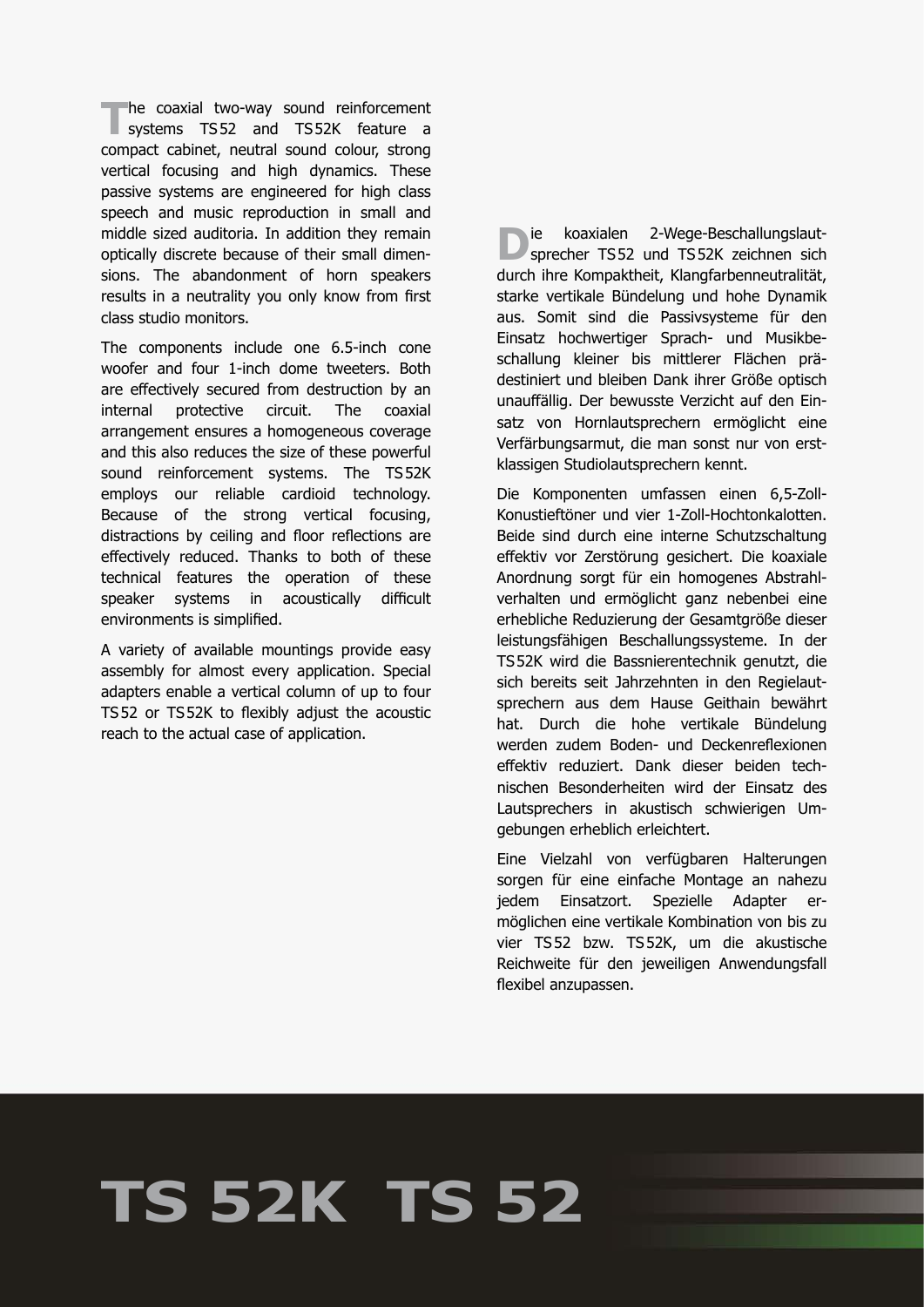## **Specifications**

Cabinet type TS52 TS52K Maximum SPL  $116dB$ peak / r = 1m (3'3") Frequency response TS52 TS52K Coverage angle  $f > 2$ kHz 90° × 25° (H  $\times$  V) **Transducers**  LF HF **Sensitivity** measured at  $1 \text{W}$  92dBSPL / r =  $1 \text{m} (3'3'')$ Maximum input power 240 W Nominal input power 120W Nominal impedance  $16Ω$ Electronic crossover frequency 2.2kHz Directivity index see diagram Input connector 2× Speakon NL 4 (parallel) Overload protection self-resetting Weight without 100V transformer (standard) with 100V transformer (optional) Environmental specifications Operating temperature Storage temperature Relative humidity

Additional accessories (optional) security lug

vented cabinet cardioid directivity in low frequencies

100Hz … 20kHz −6dB 150Hz … 20kHz −6dB

 $1\times 6.5''$  cone 4× 1″ dome

optional 100V (100/200/400Ω switchable) optional 2× XLR4 (at 100 V) Dimensions (h  $\times$  w  $\times$  d) 250  $\times$  210  $\times$  250 mm (9.9"  $\times$  8.3"  $\times$  9.9")

> 5.5kg (12.2lbs) 6.3kg (13.9lbs)

+15°C … +35°C (+59°F ... +95°F) −25°C … +45°C (−13°F ... +113°F) 45% … 75% Design of the cabinet lumber core plywood with scratch proof structure coating

black RAL9005, other colours on request stand, wall and ceiling mount elements